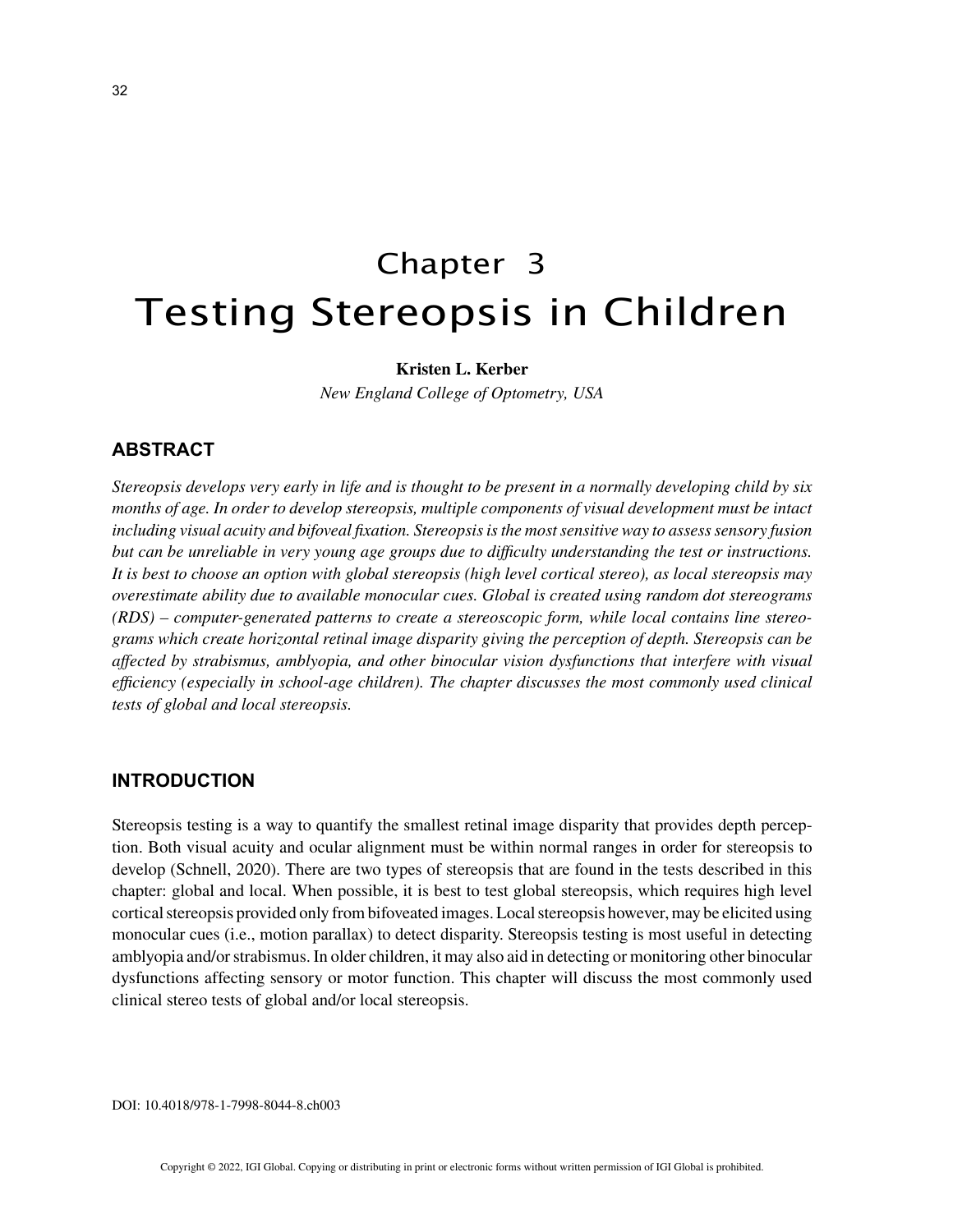# **BACKGROUND**

Testing stereopsis in young children is important for assisting in the identification and progression of conditions such as amblyopia, strabismus, and significant refractive error. In older children, it can be additive in detecting or monitoring other types of binocular vision disorders that can affect visual efficiency. Global stereopsis is a random dot stereogram (RDS) that is composed of computer-generated dots giving rise to stereoscopic forms if bifoveally fixated. RDS testing can quickly rule out most strabismus, including microtropias. There are no monocular cues to aid in detection. Local stereopsis on the other hand is a line stereogram using horizontal retinal disparity to elicit the perception of stereopsis. Local stereopsis can be detected through monocular cues, therefore making it less robust in detecting amblyopia and strabismus. It is important for the clinician to minimize the use of these cues by having the patient and stereo book remain still. Stereopsis norms increase with age as well as reliability in these tests (Pai, 2012; Tarczy-Hornoch, 2008). Table 1 outlines general norms for stereoacuity by age.

| Age (years) | Norm (sec of arc) |
|-------------|-------------------|
| $3-4$       | 150               |
| 4-5         | 70                |
| $5 - 8$     | 40                |
|             | 20                |

*Table 1. Stereoacuity norms by age*

(Schnell, 2020)

**Clinical Pearl:** *Some children will need more time to perceive stereopsis targets (especially global); clinicians should be encouraging to garner the child's interest in finding the hidden items.* 

## **Random Dot E**

This 2-alternative-forced-choice test uses random-dot stereograms to test global stereopsis. It is sometimes used in vision screenings as it has been shown as an effective screening for amblyopia and refractive error. Conditions that have "coarse" stereopsis (such as anisometropic amblyopes, monofixators and microstrabismics) will not be able to pass this test. It is a great tool for not only screenings, but examinations in young children.

The set of testing plates include a blank, an embossed or model E, and a stereopsis E (Figure 1). The blank plate contains a random-dot stereogram that appears as a random assortment of dots. The model E is visible by all individuals regardless if they have stereopsis. The last plate contains a random-dot stereogram that shows the letter E to individuals wearing polarized glasses who have stereopsis. It is the only stereopsis test not conducted at a near point distance.

#### **Equipment**

- 1. Pediatric polarized glasses
- 2. Random Dot E plate (blank, demo, and test plates)